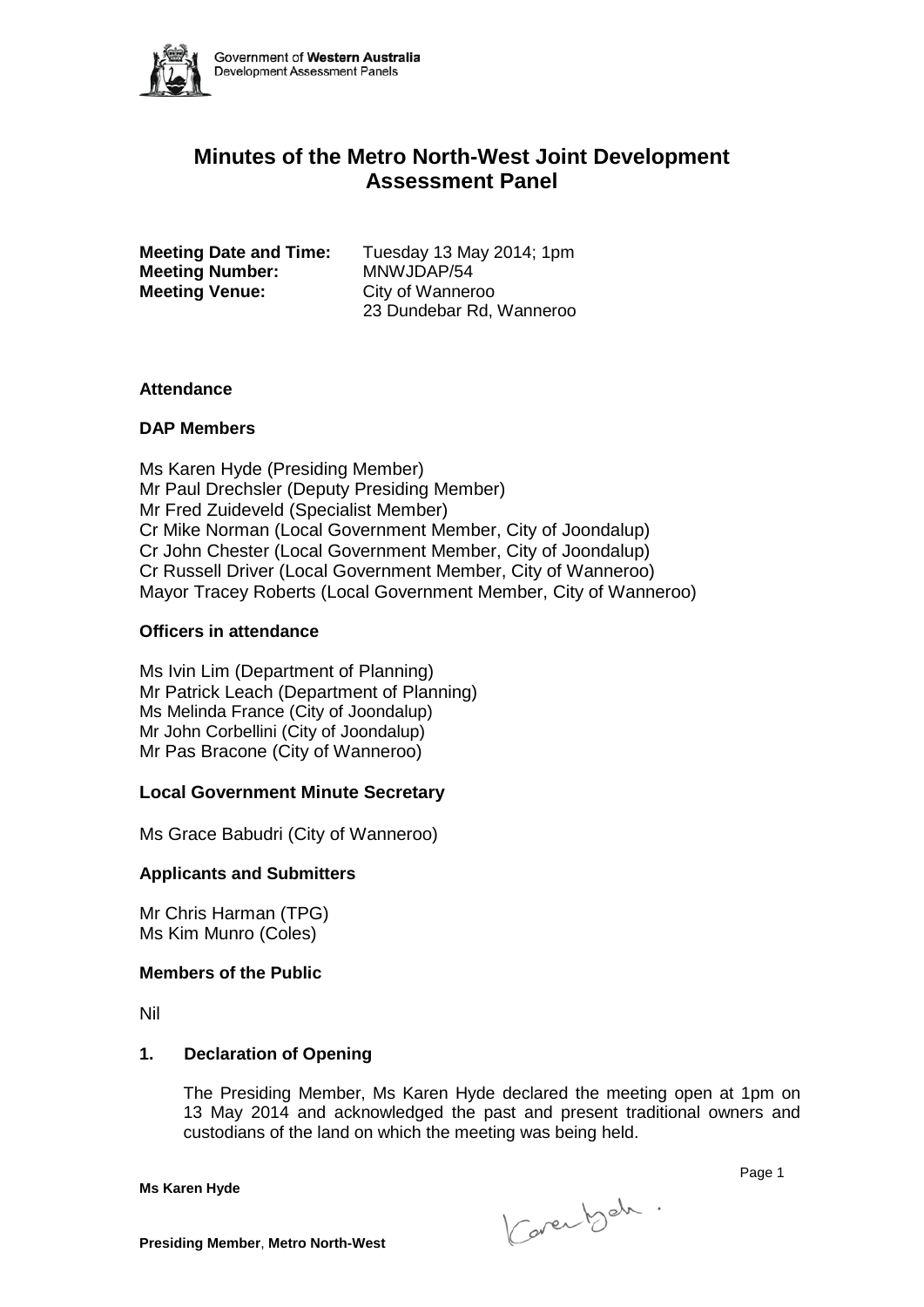

The Presiding Member announced the meeting would be run in accordance with the *Development* Assessment *Panel Standing Orders 2012* under the *Planning and Development (Development Assessment Panels) Regulations 2011*.

The Presiding Member advised that in accordance with Section 5.16 of the Standing Orders 2012; No Recording of Meeting, which states: *'A person must not use any electronic, visual or audio recording device or instrument to record the proceedings of the DAP meeting unless the Presiding Member has given permission to do so.',* the meeting would not be recorded.

# **2. Apologies**

Cr Frank Cvitan (Local Government Member, City of Wanneroo)

### **3. Members on Leave of absence**

Nil

### **4. Noting of minutes**

Minutes of the Metro North-West JDAP meeting no. 53 held on 6 May 2014 were not available for noting at the time of meeting.

### **5. Disclosure of interests**

Nil

# **6. Declaration of Due Consideration**

All members declared that they had duly considered the documents.

#### **7. Deputations and presentations**

**Nil**

# **8. Form 1 - Responsible Authority Reports – DAP Application**

#### **PROCEDURAL MOTION**

**Moved by:** Mayor Tracey Roberts **Seconded by:** Cr Russell Driver

That the application at Item 9.1 be heard prior to the application at Item 8.1.

**The Procedural Motion was put and CARRIED UNANIMOUSLY.**

**Presiding Member, Metro North-West JDAP** Page 2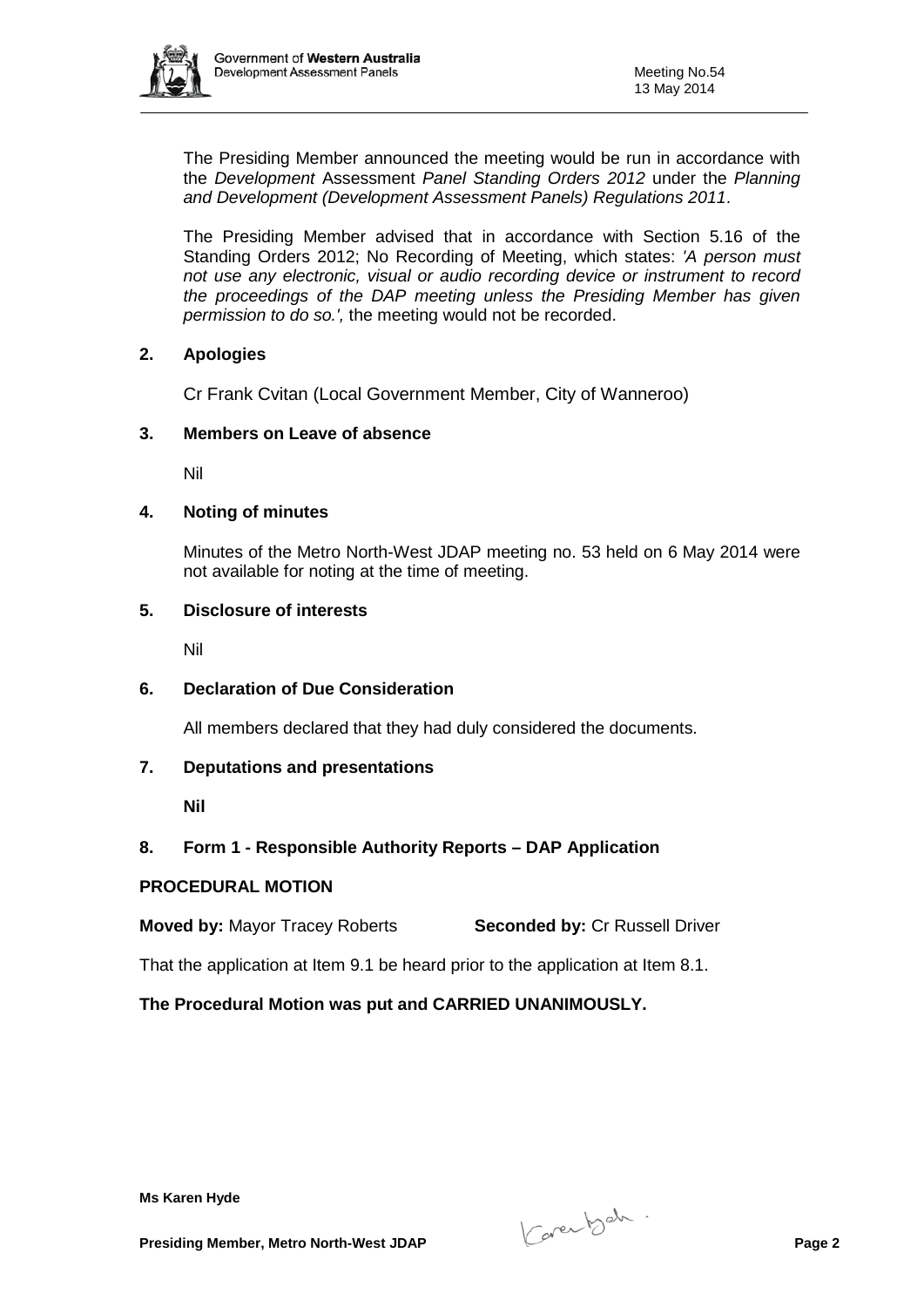

| 8.1 | <b>Property Location:</b><br><b>Application Details:</b> | Lot 702 (34) Marri Road, Duncraig<br>Proposed three storey mixed use development |
|-----|----------------------------------------------------------|----------------------------------------------------------------------------------|
|     |                                                          | with under croft car park                                                        |
|     | Applicant:                                               | Piran Group Pty Ltd                                                              |
|     | Owner:                                                   | JHF Holdings Pty Ltd                                                             |
|     | Responsible authority:                                   | City of Joondalup                                                                |
|     | Report date:                                             | 30 April 2014                                                                    |
|     | DoP File No:                                             | DP/14/00199                                                                      |
|     |                                                          |                                                                                  |

### **REPORT RECOMMENDATION / PRIMARY MOTION**

**Moved by:** Cr John Chester **Seconded by:** Mr Paul Drechsler

That the Metro North-West JDAP resolves to:

Approve DAP Application reference DP/14/00199 for "Shop", "Office" and "Multiple Dwellings" and accompanying plans (refer to Attachment 2) in accordance with Clause 6.9 of the City of Joondalup Planning Scheme No. 2, subject to the following conditions:

#### **Conditions**

- 1. This decision constitutes planning approval only and is valid for a period of 2 years from the date of approval. If the subject development is not substantially commenced within the 2 year period, the approval shall lapse and be of no further effect.
- 2. A Construction Management Plan being submitted to and approved by the City of Joondalup prior to the commencement of development. The management plan shall detail how it is proposed to manage:
	- (a) all forward works for the site;
	- (b) the delivery of materials and equipment to the site;
	- (c) the storage of materials and equipment on the site;
	- (d) the parking arrangements for the contractors and subcontractors;
	- (e) the management of sand and dust during the construction process;
	- (f) the management of noise during the construction process; and
	- (g) other matters likely to impact on the surrounding properties.
- 3. Any proposed external building plant, including air conditioning units, piping, ducting and water tanks, being located so as to minimise any visual and noise impact on surrounding landowners, and screened from view from the street, and where practicable from adjoining buildings, with details of the location of such plant being submitted for approval by the City prior to the commencement of development.
- 4. An onsite stormwater drainage system, with the capacity to contain a 1:100 year storm of 24-hour duration, is to be provided prior to the development first being occupied, and thereafter maintained to the satisfaction of the City. Plans showing the proposed

**Presiding Member, Metro North-West JDAP** Page 3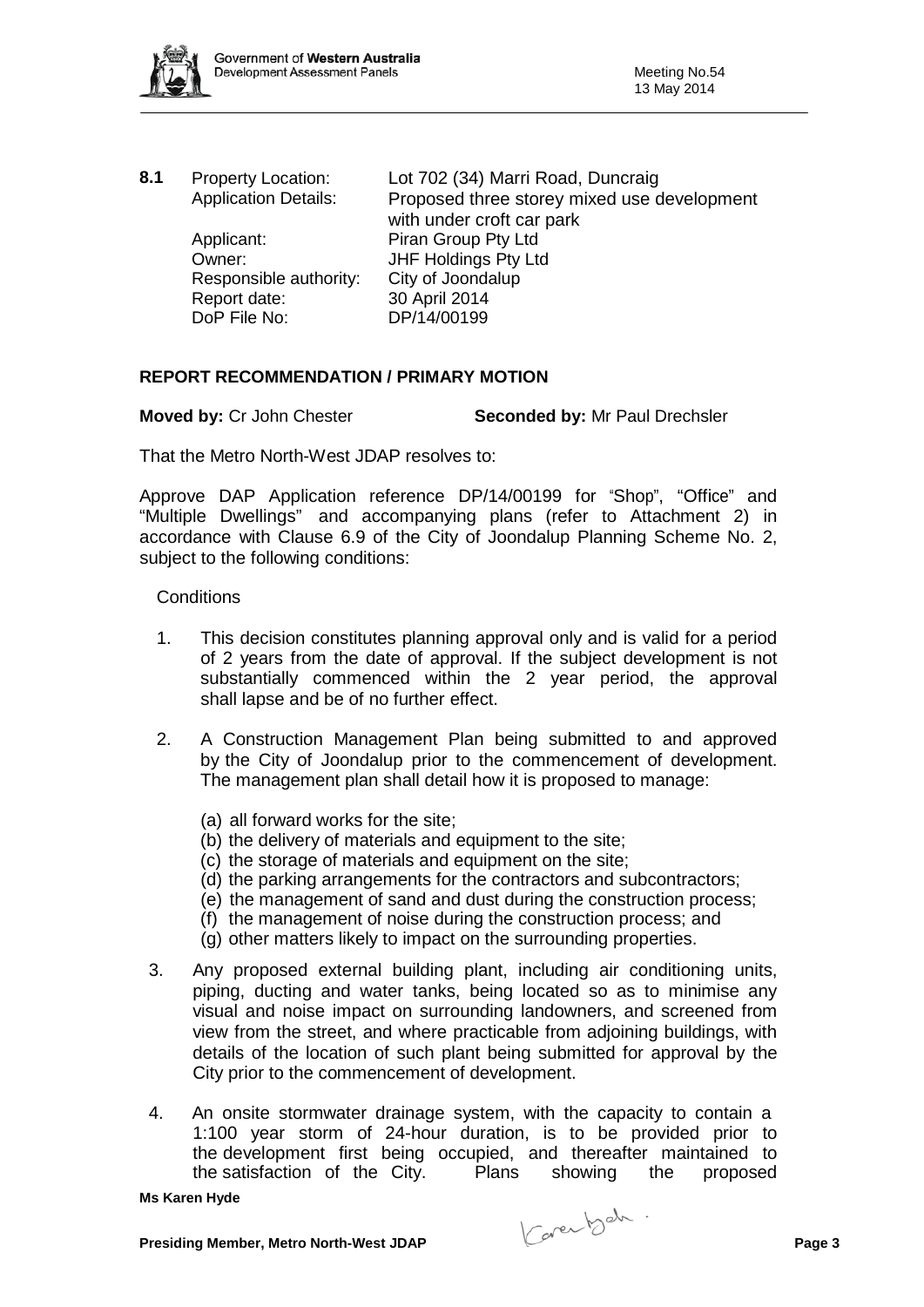

stormwater drainage system are to be submitted to the City for approval, prior to the commencement of development.

- 5. The car parking bays, driveways and access points shown on the approved plans are to be designed, constructed, drained and marked in accordance with the Australian Standard for Off-street Car Parking (AS/NZS2890.1 2004), Off-street Parking for People with Disabilities (AS/NZS2890.6 2009) and Off-street Commercial Vehicle Facilities (AS2890.2:2002), prior to the occupation of the development. These bays are to be thereafter maintained to the satisfaction of the City.
- 6. Bicycle parking facilities shall be provided in accordance with the Australian Standard for Offstreet Carparking – Bicycles (AS2890.3- 1993 as amended) prior to the development first being occupied. Details of bicycle parking area(s) shall be provided to the City for approval prior to the commencement of development.
- 7. All external walls of the proposed buildings, including retaining walls shall be of a clean finish, and shall at all times be maintained to a high standard, including being free of vandalism, to the satisfaction of the City.
- 8. All development shall be contained within the property boundaries.
- 9. Detailed landscaping plans shall be submitted to the City for approval prior to the commencement of development. These landscaping plans are to indicate the proposed landscaping treatment(s) of the subject site and the adjoining road verge(s), and shall:
	- Be drawn at an appropriate scale of either 1:100, 1:200 or 1:500;
	- Provide all details relating to paving, treatment of verges and tree planting in the car park;
	- Show spot levels and/or contours of the site;
	- Be based on water sensitive urban design principles to the satisfaction of the City;
	- Be based on Designing out Crime principles to the satisfaction of the City; and
	- Show all irrigation design details.
- 10. Landscaping and reticulation shall be established in accordance with the approved landscaping plans, Australian Standards and best trade practice prior to the development first being occupied and thereafter maintained to the satisfaction of the City.
- 11. A full schedule of colours and materials for all exterior parts to the building is to be submitted and approved prior to the commencement of development. Development shall be in accordance with the approved schedule and all external materials and finishes shall be maintained to a high standard to the satisfaction of the City.
- 12. A refuse management plan indicating the method of rubbish collection is to be submitted prior to the commencement of development, and

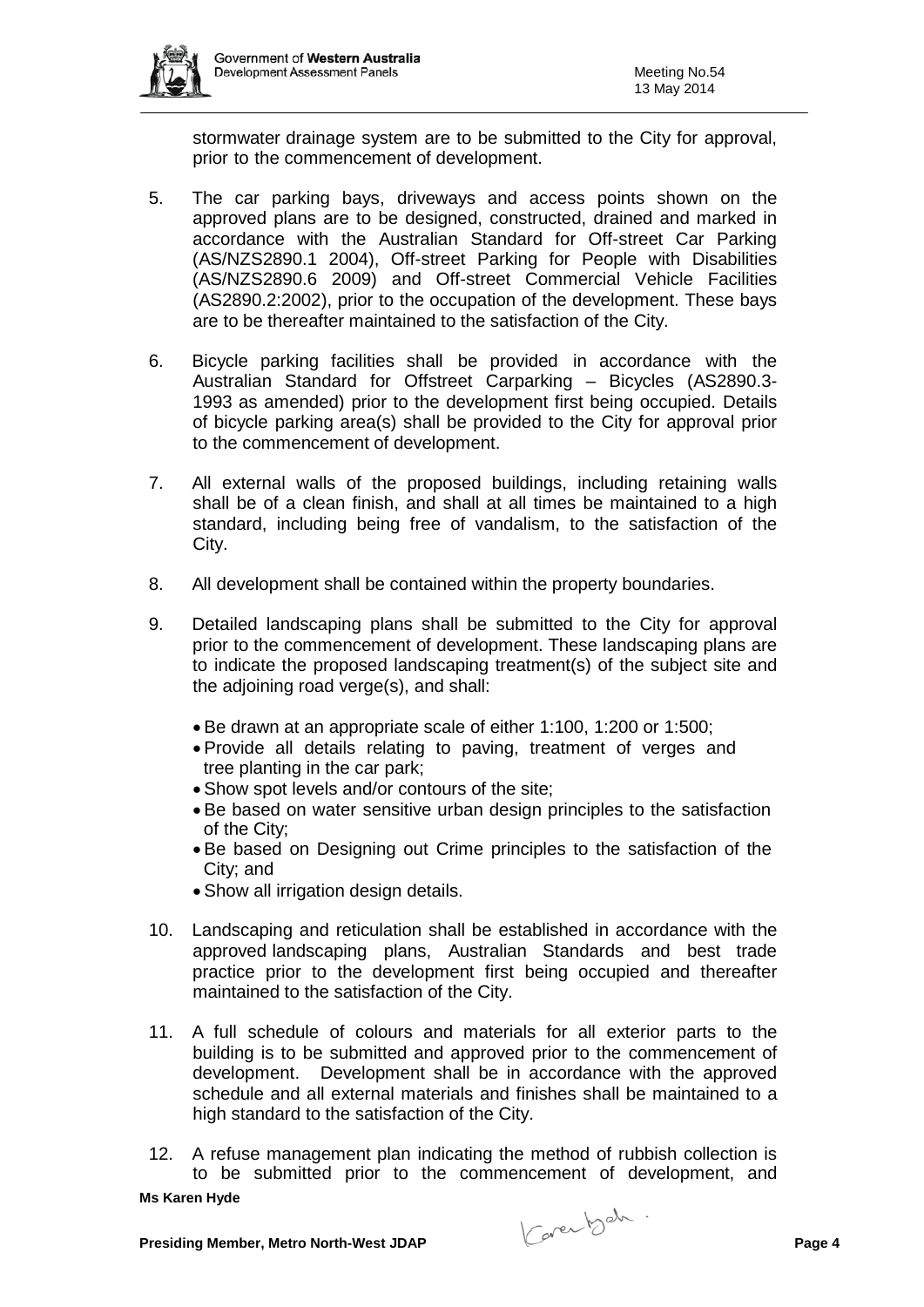

approved by the City prior to the development first being occupied.

- 13. Refuse management for the development shall be undertaken in accordance with the approved Refuse Management Plan, to the satisfaction of the City.
- 14. The storage areas indicated on plans for Unit 13, 15 and 16 shall be enclosed and lockable. This storage area shall be provided prior to the occupation of the development, and to the satisfaction of the City.

# Advice Notes

- 1. Further to condition 1 above, where an approval has lapsed, no development shall be carried out without further approval having first being sought and obtained.
- 2. The tenancies indicated as 'Office' on the approved plans are approved as an 'Office' as defined by the City of Joondalup District Planning Scheme No. 2.
- 3. The City of Joondalup District Planning Scheme No. 2 defines 'Office' as *"any premises used for the administration of clerical, technical, professional or other like business activities but does not include administration facilities which are required in association with a predominant use on site, and does not include consulting rooms or medical centres."*
- 4. The tenancies indicated as 'Shop' on the approved plans are approved as a 'Shop' as defined by the City of Joondalup District Planning Scheme No. 2.
- 5. The City of Joondalup District Planning Scheme No. 2 defines 'Shop' as *"premises where goods are kept exposed or offered for sale by retail or hire, but the term does not include a Showroom, Drive Through Food Outlet or a Restricted Premises."*
- 6. The units on the first and second floor of the development are approved as 'Multiple Dwellings' as defined by the Residential Design Codes of WA.
- 7. The Residential Design Codes of WA defines a 'Multiple Dwelling' as *"a dwelling in a group of more than one dwelling on a lot where any part of the plot ratio area of a dwelling is vertically above any part of the plot ratio area of any other but:*
	- *does not include a grouped dwelling; and*
	- *includes any dwellings above the ground floor in a mixed use development."*
- 8. All plant and equipment must be designed and installed to meet the provisions of the *Environmental Protection (Noise) Regulations 1997.*
- 9. Bin store areas are to be provided with a hose cock and have a

**Presiding Member, Metro North-West JDAP** Page 5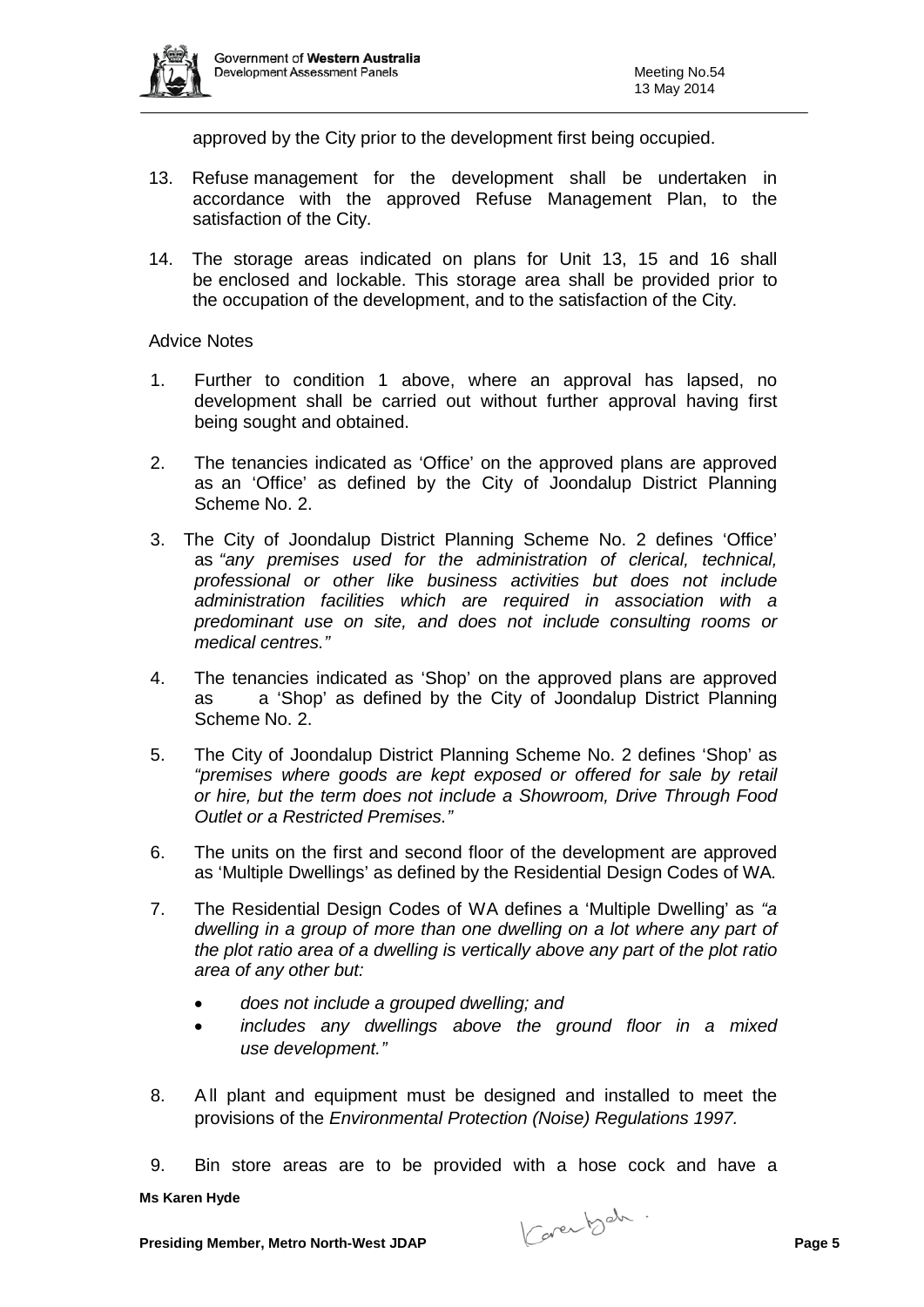

concrete floor graded to an industrial floor waste connected to sewer.

- 10. The applicant is required to provide written confirmation prior to the issue of a building permit that the decommissioning of the existing tanks and the remediation of the site has been completed to the satisfaction of the Department of Environmental Regulation and the site has subsequently been deemed suitable for use as residential and commercial premises.
- 11. Mechanical ventilation for the development (including under croft parking area) to comply with *Australian Standard 1668.2, Australian Standard 3666* and the *Health (Air Handling and Water Systems) Regulations 1994.*
- 12. The applicant is advised that all residential units should be provided with condensation dryers within the laundries. Conventional dryers are key contributors to the growth of indoor mould.
- 13. Should any of the proposed commercial units be used for the preparation and sale of food, then they are required to comply with the *Food Act 2008* and the *Australia New Zealand Food Standards Code*. Prior to submitting a Certified Building Permit Application for the fit out of any food business, the applicant is encouraged to send a copy of their plans to the City's Health & Environmental Services for comment. Please call 9400 4933 for further details.

# **AMENDING MOTION 1**

**Moved by:** Cr John Chester **Seconded by:** Cr Mike Norman

That an additional condition be added to read as follows -

*"That the applicant is required to place shading over exposed windows on the upper floor on the Northern and Western aspects of the residential portion of the development to the satisfaction of the City."*

**REASON: To enhance the amenity and sustainability of the building.**

**The Amending Motion was put and CARRIED UNANIMOUSLY.**

#### **AMENDING MOTION 2**

**Moved by:** Ms Karen Hyde **Seconded by**: Cr John Chester

That Condition 9 include an additional dot point to read as follows:

• *"Demonstrate how the landscaping will screen retaining walls."*

# **REASON: To enhance the amenity and sustainability of the building**.

#### **The Amending Motion was put and CARRIED UNANIMOUSLY.**

**Presiding Member, Metro North-West JDAP** Page 6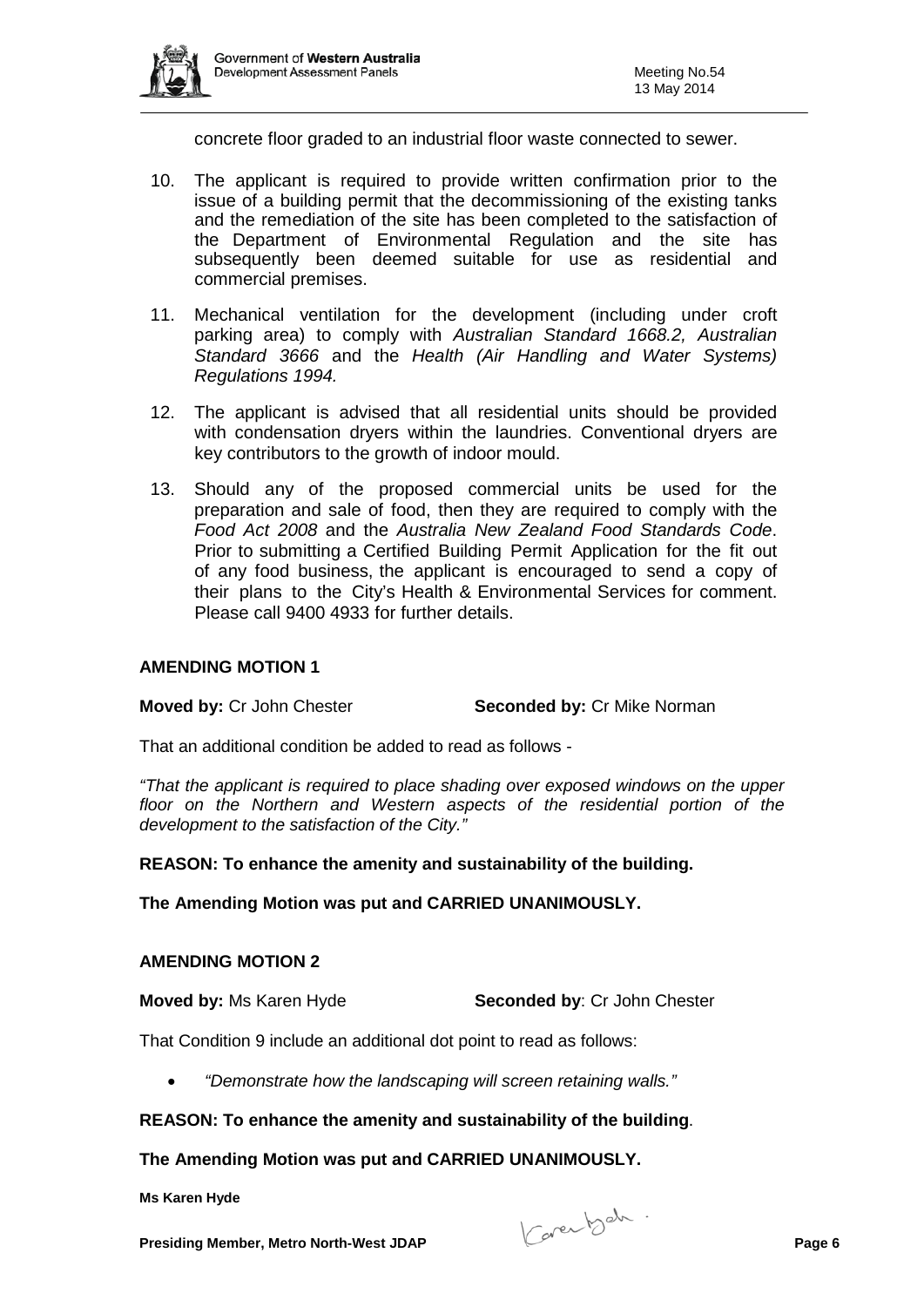

# **AMENDING MOTION 3**

**Moved by: Cr Mike Norman <b>Seconded by: Cr John Chester** 

That Advice Note 10 be deleted and replaced with the following:

*"Applicant shall note that there is an obligation to ensure that the site is suitable for a sensitive land use in consideration of its previous land use (as a service station). To this regard, advice should be sought from the Department of Environment and Regulation regarding the environmental investigations undertaken, and noting that the Cardno Soil and Groundwater Investigation Report August 2008 identified contaminated soil on the Southern portion of the site that may need to be managed."*

### **REASON: To provide clarity to the applicant.**

### **The Amending Motion was put and CARRIED UNANIMOUSLY.**

#### **AMENDING MOTION 4**

**Moved by:** Ms Karen Hyde **Seconded by:** Mr Paul Drechsler

That an additional advice note be added to read as follows:

*"The applicant is strongly encouraged to consider incorporating environmentally sustainable design principles in the detailed design of the development in line with the City's Environmentally Sustainable Design Policy."*

# **REASON: To draw the applicant's attention to the City's Policy.**

#### **The Amending Motion was put and CARRIED UNANIMOUSLY.**

#### **PRIMARY MOTION (AS AMENDED)**

That the Metro North-West JDAP resolves to:

Approve DAP Application reference DP/14/00199 for "Shop", "Office" and "Multiple Dwellings" and accompanying plans (refer to Attachment 2) in accordance with Clause 6.9 of the City of Joondalup Planning Scheme No. 2, subject to the following conditions:

#### **Conditions**

- 1. This decision constitutes planning approval only and is valid for a period of 2 years from the date of approval. If the subject development is not substantially commenced within the 2 year period, the approval shall lapse and be of no further effect.
- 2. A Construction Management Plan being submitted to and approved by the City of Joondalup prior to the commencement of development. The management plan shall detail how it is proposed to manage:

**Presiding Member, Metro North-West JDAP** Page 7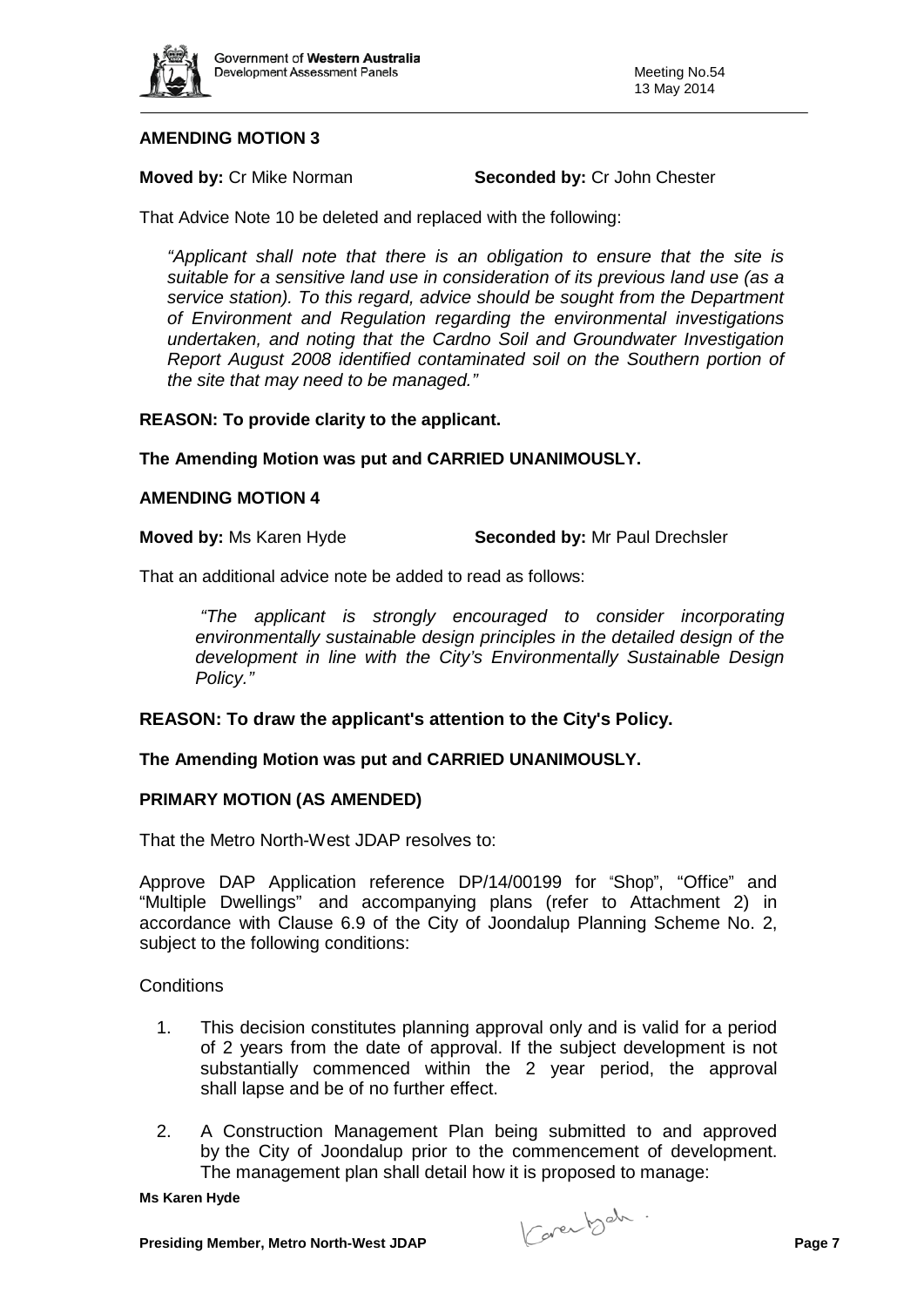

- (a) all forward works for the site;
- (b) the delivery of materials and equipment to the site;
- (c) the storage of materials and equipment on the site;
- (d) the parking arrangements for the contractors and subcontractors;
- (e) the management of sand and dust during the construction process;
- (f) the management of noise during the construction process; and
- (g) other matters likely to impact on the surrounding properties.
- 3. Any proposed external building plant, including air conditioning units, piping, ducting and water tanks, being located so as to minimise any visual and noise impact on surrounding landowners, and screened from view from the street, and where practicable from adjoining buildings, with details of the location of such plant being submitted for approval by the City prior to the commencement of development.
- 4. An onsite stormwater drainage system, with the capacity to contain a 1:100 year storm of 24-hour duration, is to be provided prior to the development first being occupied, and thereafter maintained to the satisfaction of the City. Plans showing the proposed stormwater drainage system are to be submitted to the City for approval, prior to the commencement of development.
- 5. The car parking bays, driveways and access points shown on the approved plans are to be designed, constructed, drained and marked in accordance with the Australian Standard for Off-street Car Parking (AS/NZS2890.1 2004), Off-street Parking for People with Disabilities (AS/NZS2890.6 2009) and Off-street Commercial Vehicle Facilities (AS2890.2:2002), prior to the occupation of the development. These bays are to be thereafter maintained to the satisfaction of the City.
- 6. Bicycle parking facilities shall be provided in accordance with the Australian Standard for Offstreet Carparking – Bicycles (AS2890.3- 1993 as amended) prior to the development first being occupied. Details of bicycle parking area(s) shall be provided to the City for approval prior to the commencement of development.
- 7. All external walls of the proposed buildings, including retaining walls shall be of a clean finish, and shall at all times be maintained to a high standard, including being free of vandalism, to the satisfaction of the City.
- 8. All development shall be contained within the property boundaries.
- 9. Detailed landscaping plans shall be submitted to the City for approval prior to the commencement of development. These landscaping plans are to indicate the proposed landscaping treatment(s) of the subject site and the adjoining road verge(s), and shall:
	- Be drawn at an appropriate scale of either 1:100, 1:200 or 1:500;
	- Provide all details relating to paving, treatment of verges and

**Presiding Member, Metro North-West JDAP** Page 8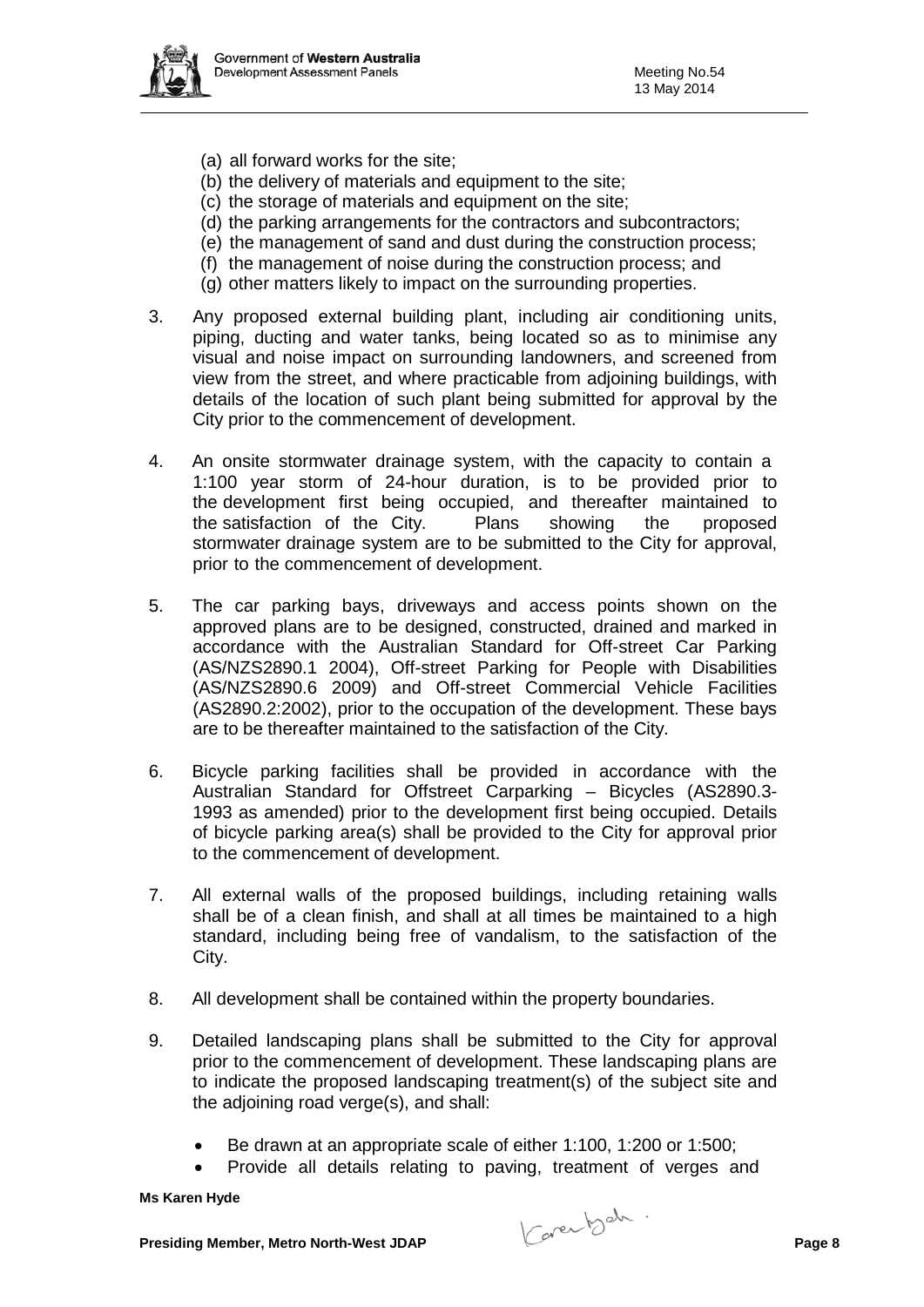

tree planting in the car park;

- Show spot levels and/or contours of the site;
- Be based on water sensitive urban design principles to the satisfaction of the City;
- Be based on Designing out Crime principles to the satisfaction of the City;
- Show all irrigation design details; and
- Demonstrate how the landscaping will screen retaining walls.
- 10. Landscaping and reticulation shall be established in accordance with the approved landscaping plans, Australian Standards and best trade practice prior to the development first being occupied and thereafter maintained to the satisfaction of the City.
- 11. A full schedule of colours and materials for all exterior parts to the building is to be submitted and approved prior to the commencement of development. Development shall be in accordance with the approved schedule and all external materials and finishes shall be maintained to a high standard to the satisfaction of the City.
- 12. A refuse management plan indicating the method of rubbish collection is to be submitted prior to the commencement of development, and approved by the City prior to the development first being occupied.
- 13. Refuse management for the development shall be undertaken in accordance with the approved Refuse Management Plan, to the satisfaction of the City.
- 14. The storage areas indicated on plans for Unit 13, 15 and 16 shall be enclosed and lockable. This storage area shall be provided prior to the occupation of the development, and to the satisfaction of the City.
- 15. That the applicant is required to place shading over exposed windows on the upper floor on the Northern and Western aspects of the residential portion of the development to the satisfaction of the City.

# Advice Notes

- 1. Further to condition 1 above, where an approval has lapsed, no development shall be carried out without further approval having first being sought and obtained.
- 2. The tenancies indicated as 'Office' on the approved plans are approved as an 'Office' as defined by the City of Joondalup District Planning Scheme No. 2.
- 3. The City of Joondalup District Planning Scheme No. 2 defines 'Office' as *"any premises used for the administration of clerical, technical, professional or other like business activities but does not include administration facilities which are required in association with a predominant use on site, and does not include consulting rooms or*

**Presiding Member, Metro North-West JDAP** Page 9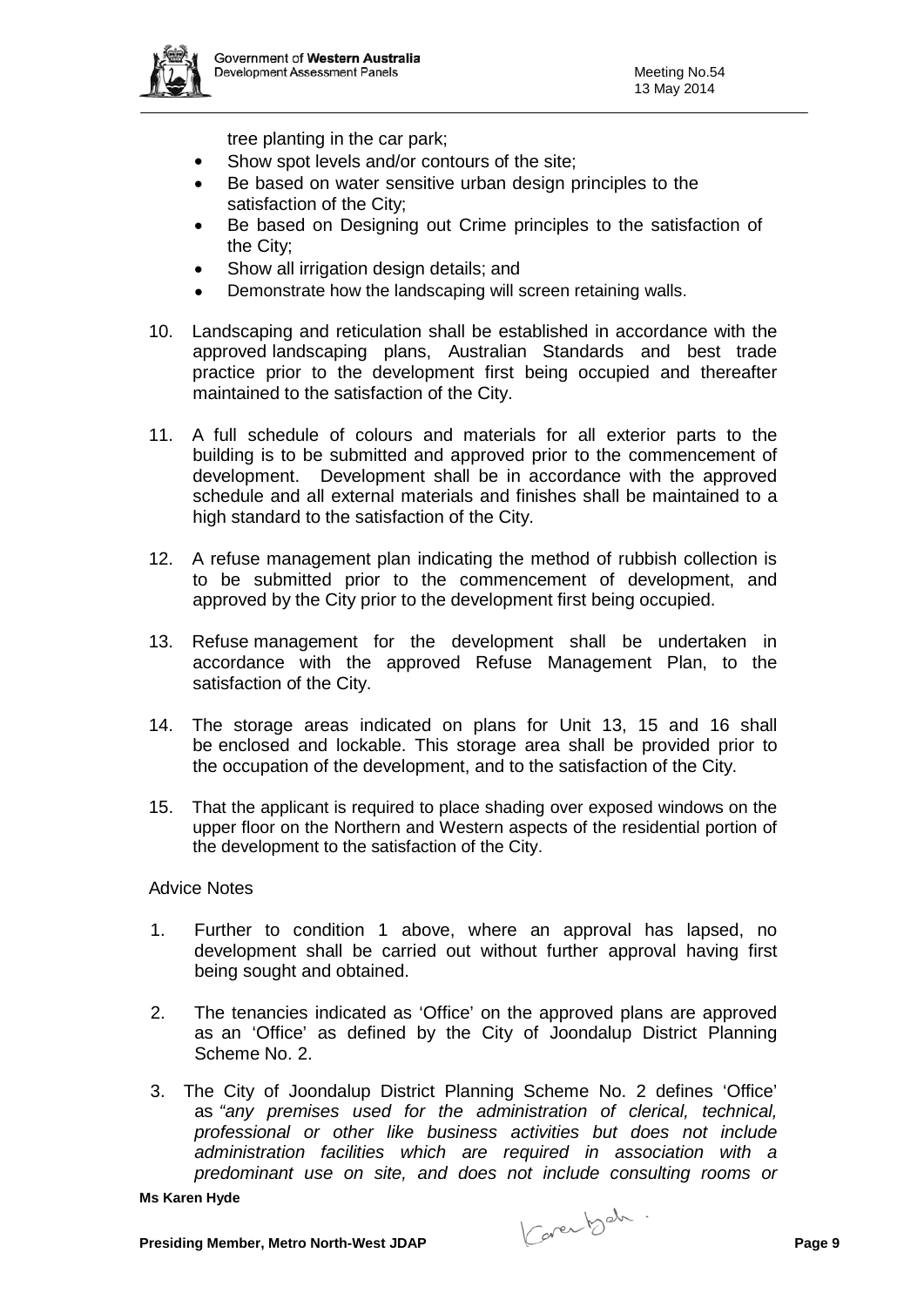

*medical centres."*

- 4. The tenancies indicated as 'Shop' on the approved plans are approved as a 'Shop' as defined by the City of Joondalup District Planning Scheme No. 2.
- 5. The City of Joondalup District Planning Scheme No. 2 defines 'Shop' as *"premises where goods are kept exposed or offered for sale by retail or hire, but the term does not include a Showroom, Drive Through Food Outlet or a Restricted Premises."*
- 6. The units on the first and second floor of the development are approved as 'Multiple Dwellings' as defined by the Residential Design Codes of WA.
- 7. The Residential Design Codes of WA defines a 'Multiple Dwelling' as *"a dwelling in a group of more than one dwelling on a lot where any part of the plot ratio area of a dwelling is vertically above any part of the plot ratio area of any other but:*
	- *does not include a grouped dwelling; and*
	- *includes any dwellings above the ground floor in a mixed use development."*
- 8. All plant and equipment must be designed and installed to meet the provisions of the *Environmental Protection (Noise) Regulations 1997.*
- 9. Bin store areas are to be provided with a hose cock and have a concrete floor graded to an industrial floor waste connected to sewer.
- 10. Applicant shall note that there is an obligation to ensure that the site is suitable for a sensitive land use in consideration of its previous land use (as a service station). To this regard, advice should be sought from the Department of Environment and Regulation regarding the environmental investigations undertaken, and noting that the Cardno Soil and Groundwater Investigation Report August 2008 identified contaminated soil on the Southern portion of the site that may need to be managed.
- 11. Mechanical ventilation for the development (including under croft parking area) to comply with *Australian Standard 1668.2, Australian Standard 3666* and the *Health (Air Handling and Water Systems) Regulations 1994.*
- 12. The applicant is advised that all residential units should be provided with condensation dryers within the laundries. Conventional dryers are key contributors to the growth of indoor mould.
- 13. Should any of the proposed commercial units be used for the preparation and sale of food, then they are required to comply with the *Food Act 2008* and the *Australia New Zealand Food Standards Code*. Prior to submitting a Certified Building Permit Application for the fit out of any food business, the applicant is encouraged to send a copy of their plans to the City's Health & Environmental Services for comment.

**Presiding Member, Metro North-West JDAP** Page 10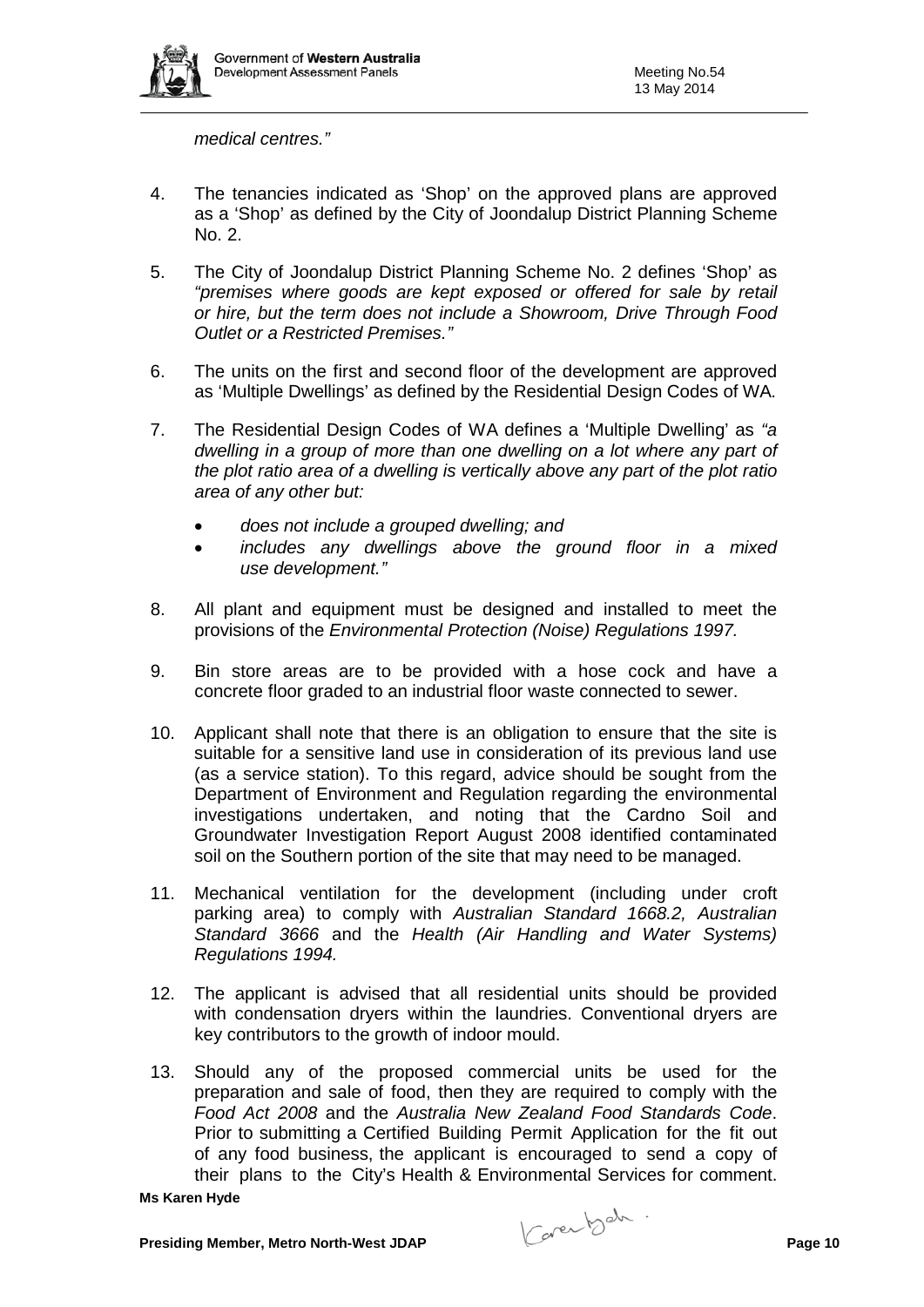

Please call 9400 4933 for further details.

14. The applicant is strongly encouraged to consider incorporating environmentally sustainable design principles in the detailed design of the development in line with the City's *Environmentally Sustainable Design Policy.*

### **The Primary Motion (as amended) was put and CARRIED UNANIMOUSLY.**

### **9. Form 2 – Responsible Authority Reports - Amending or cancelling DAP development approval**

| 9.1 | <b>Property Location:</b><br><b>Application Details:</b> | Lot 3801 (1001) Joondalup Drive, Banksia Grove<br>Amendment to Banksia Grove Town Centre (Stage<br>1) – tenancy layout and use (condition b) and<br>modification to condition d. |
|-----|----------------------------------------------------------|----------------------------------------------------------------------------------------------------------------------------------------------------------------------------------|
|     | Applicant:                                               | TPG Town Planning, Urban Design & Heritage                                                                                                                                       |
|     | Owner:                                                   | <b>Coles Group Property Dev Ltd</b>                                                                                                                                              |
|     | Responsible authority:                                   | City of Wanneroo                                                                                                                                                                 |
|     | Report date:                                             | 5 May 2014                                                                                                                                                                       |
|     | DoP File No:                                             | DP/13/00180                                                                                                                                                                      |

### **REPORT RECOMMENDATION / PRIMARY MOTION**

**Moved by:** Mr Paul Drechsler **Seconded by:** Mayor Tracey Roberts

#### **Recommendation:**

That the Metro North-West Joint Development Assessment Panel resolves to:

- 1. Accept that the DAP Application reference DP/13/00180 as detailed on the DAP Form 2 dated 5 March 2014 is appropriate for consideration in accordance with regulation 17 of the *Planning and Development (Development Assessment Panels) Regulations 2011*;
- 2. Approve the DAP Application reference DP/13/00180 as detailed on the DAP Form 2 dated 5 March 2014 and accompanying plans (Plan A9.01 dated 17/3/2014, Elevations dated 12/02/2014) in accordance with the provisions of the Metropolitan Region Scheme and the City of Wanneroo District Planning Scheme No. 2, for the proposed minor amendment to the approved Banksia Grove Town Centre (Stage 1) at Lot 3801 (1001) Joondalup Drive, BANKSIA GROVE, subject to:

#### **Amended Conditions**

**b)** Tenancies within the proposed development shall accord with the following land uses and their corresponding definitions under the City of Wanneroo District Planning Scheme No. 2:

Plan A9.01

- $TO1, TO4-T06, T12, and T17 'Shop';$
- T02 'Liquor Store';

**Presiding Member, Metro North-West JDAP** Page 11